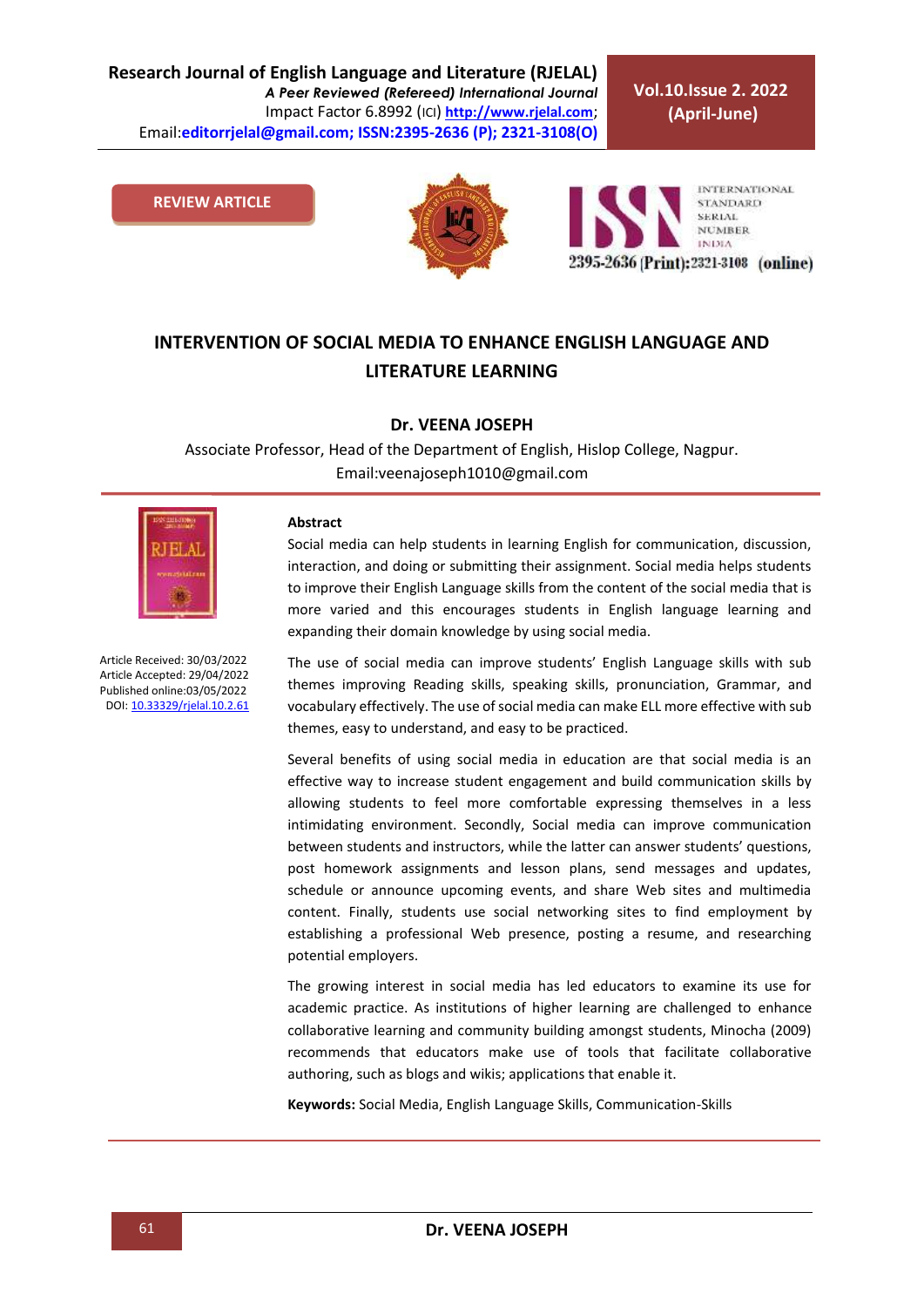### **INTRODUCTION**

Social media can help students in learning English for communication, discussion, interaction, and doing or submitting their assignment . Social media helps students to improve their English Language skills from the content of the social media that is more varied and this encourages students in English language learning and expanding their domain knowledge using social media.

The use of social media can improve students' English skills with sub themes improving Reading skills, speaking skills, pronunciation, Grammar, and vocabulary effectively. The use of social media can make ELL more effective with sub themes , easy to understand, and easy to be practiced.

Several benefits of using social media in education are that social media is an effective way to increase student engagement and build communication skills by allowing students to feel more comfortable expressing themselves in a less intimidating environment. Secondly, Social media can improve communication between students and instructors, while the latter can answer students' questions, post homework assignments and lesson plans, send messages and updates, schedule or announce upcoming events, and share Web sites and multimedia content. Finally, students use social networking sites to find employment by establishing a professional Web presence, posting a resume, and researching potential employers.

The growing interest in social media has led educators to examine its use for academic practice. As institutions of higher learning are challenged to enhance collaborative learning and community building amongst students, Minocha (2009) recommends that educators make use of tools that facilitate collaborative authoring, such as blogs and wikis; applications that enable it.

With respect to the traditional classroom environment, faculty and instructional designers have successfully utilized social media technologies for various types of academic activities that include collaborative learning, inquiry-based learning and reflective learning (Deng & Yuen, 2010; George,

2011; Junco, et al., 2010). Based on students' responses, it is evident that using social media in distance learning environments allowed for increased collaboration.

Despite its popularity among students for personal use, there is an ongoing debate concerning the role of social media in education. Advocates point to enhanced student engagement, enriched learning experiences, and increased communications as reasons to incorporate social technologies in the learning environment (Lederer, 2012; Turkle, 2004) while critics cite cyberbullying, faculty and student workloads, and technology infrastructure issues as reasons to censure the concept of social media in education (Lederer, 2012; Waycott, et al., 2010).

The published research on the effectiveness of social media in teaching and learning is limited to the use of discussions, chats, blogs, and wikis; therefore, the need exists for further exploration in determining how other social media platforms can be used for academic practice.

The review of literature presented only began to delve below the surface with social media. There are numerous opportunities for researchers and educators alike to continue to build upon the current studies cited in this article in determining the usefulness of social media.

The published research on the effectiveness of social media in teaching and learning is limited to the use of discussions, chats, blogs, and wikis; therefore, the need exists for further exploration in determining how other social media platforms can be used for academic purpose.

This study aims to examine the use of social media in English language learning by the students of English in the University. This study applied an exploratory study to investigate the use of social media for English language learning.. However, they showed positive attitudes towards the use of social media in English language learning. Students perceive that social media plays an important role in improving The purpose of this study was to examine students' perceptions on the advantages of using social media for English language learning. As we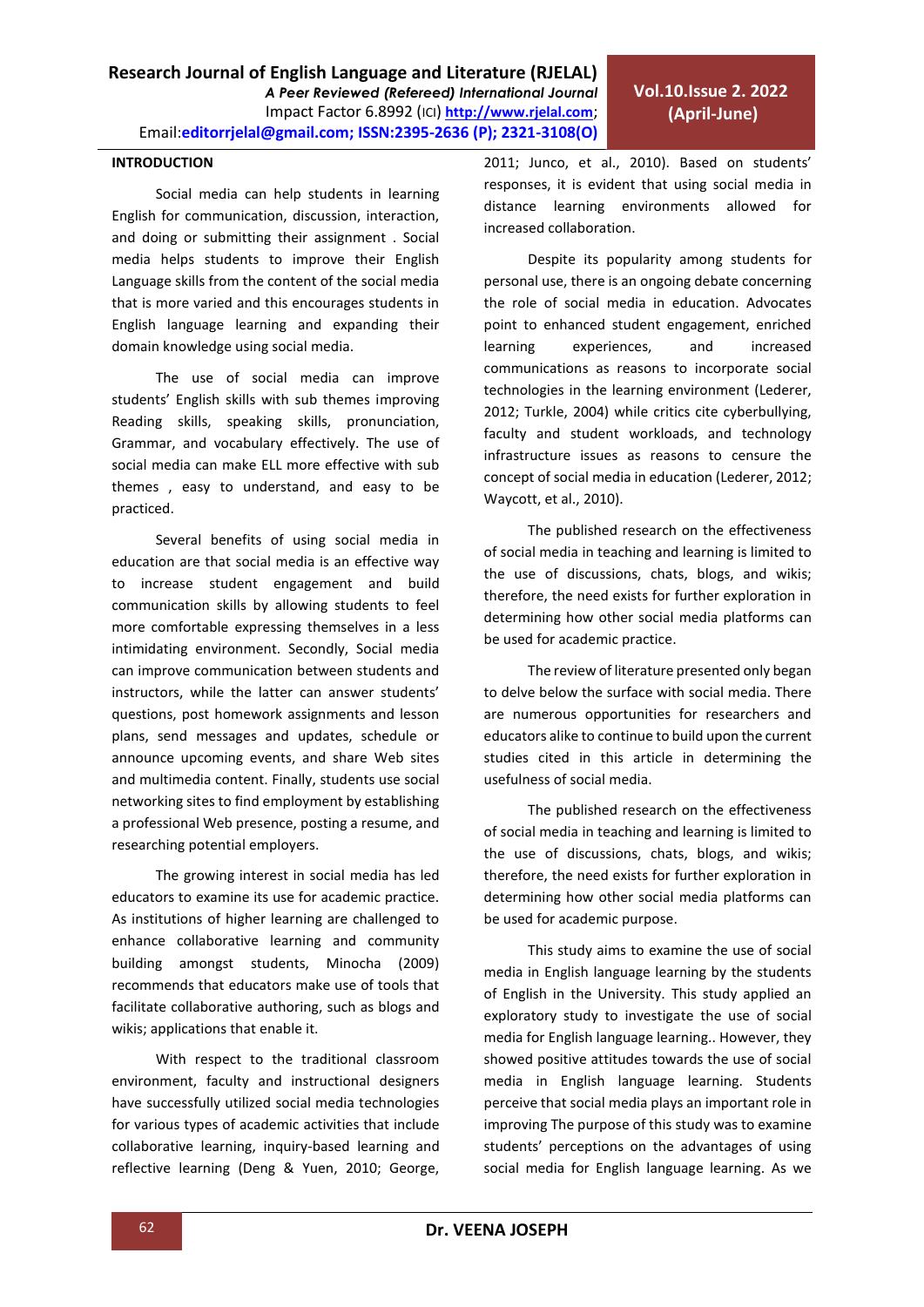know that this research has two instruments the data and information about the use of social media in learning English as a foreign language. They are the questionnaire and semi-structured interview. From the questionnaire, it showed that the majority of the students used Instagram for English language learning purposes. and the minority of the students use telegram for English Language Learning.

The activities in using social media in learning English, with subthemes discussion , communication and Motivation. The use of Social media can improve students' motivation, with sub themes and self directed learning. The Use of Social Media for English Language Learning and Improving English language skills. The use of social media can improve student's English Language skills with sub themes improve Reading skill, speaking skill, pronunciation, Grammar, vocabulary and effectiveness. The use of social media can make ELL more effective with sub themes , easy to understand, and easy to be practiced. the use of social media enables Students to practice English skills, because they can make a discussion and communicate both oral and written English language.

After that, the use of social media also can be seen in any kind of activities in The class, since it is known that learning using social media can improve the knowledge of the students' especially in learning English (Balbay & Kilis, 2017).

Students can use social media in learning English in a discussion group. In addition, social media can help students in learning English for communication, discussion, interaction, and doing varied activities. The use of social media enables Students to practice English skills, because they can make a discussion and communicate both oral and written English language.

After that, the use of social media also can be seen in any kind of activities in the class, since it is known that learning using social media can improve the knowledge of the students' especially in learning English (Balbay & Kilis, 2017).

Students can use social media in learning English in a discussion group. In addition, social media can help students in learning English for communication, discussion, interaction, and use of social media enables Students to practice English skills, because they can make a discussion and communicate both oral and written English language.

After that, the use of social media also can be seen in any kind of activities in the class, since it is known that learning using social media can improve the Social media is also one famous thing which is used by people of every age and level. Social media is a thing as a result of advanced technology. There are seven kinds of social media. The use of social media provides some opportunities for the students to practice their English skills. Social media is very beneficial for students in gaining knowledge in their domain field, Honing Skills, use of social media enables students to practice English skills, because they can make a discussion and communicate both oral and written English language.

After that, the use of social media can also be seen in any kind of activities in the class, since it is known that learning using social media can improve their critical thinking.

#### **OPPORTUNITES FOR LEARNING ENGLISH:**

The positive impacts of social media provides some opportunities for the students to practice their English language skills. Social media is very beneficial for students in improving their ability of critical thinking.

Use of social media enables Students to practice English language and Literature skills, because they can make a discussion and communication both oral and written English language.

After that, the use of social media can also be seen in any kind of activities in the class, since it is known that learning using social media can improve the knowledge of the students' especially in learning English (Balbay & Kilis, 2017).

The activity that the participants can use social media in learning English is a discussion group. In addition, as found in this study that social media can help students in learning English for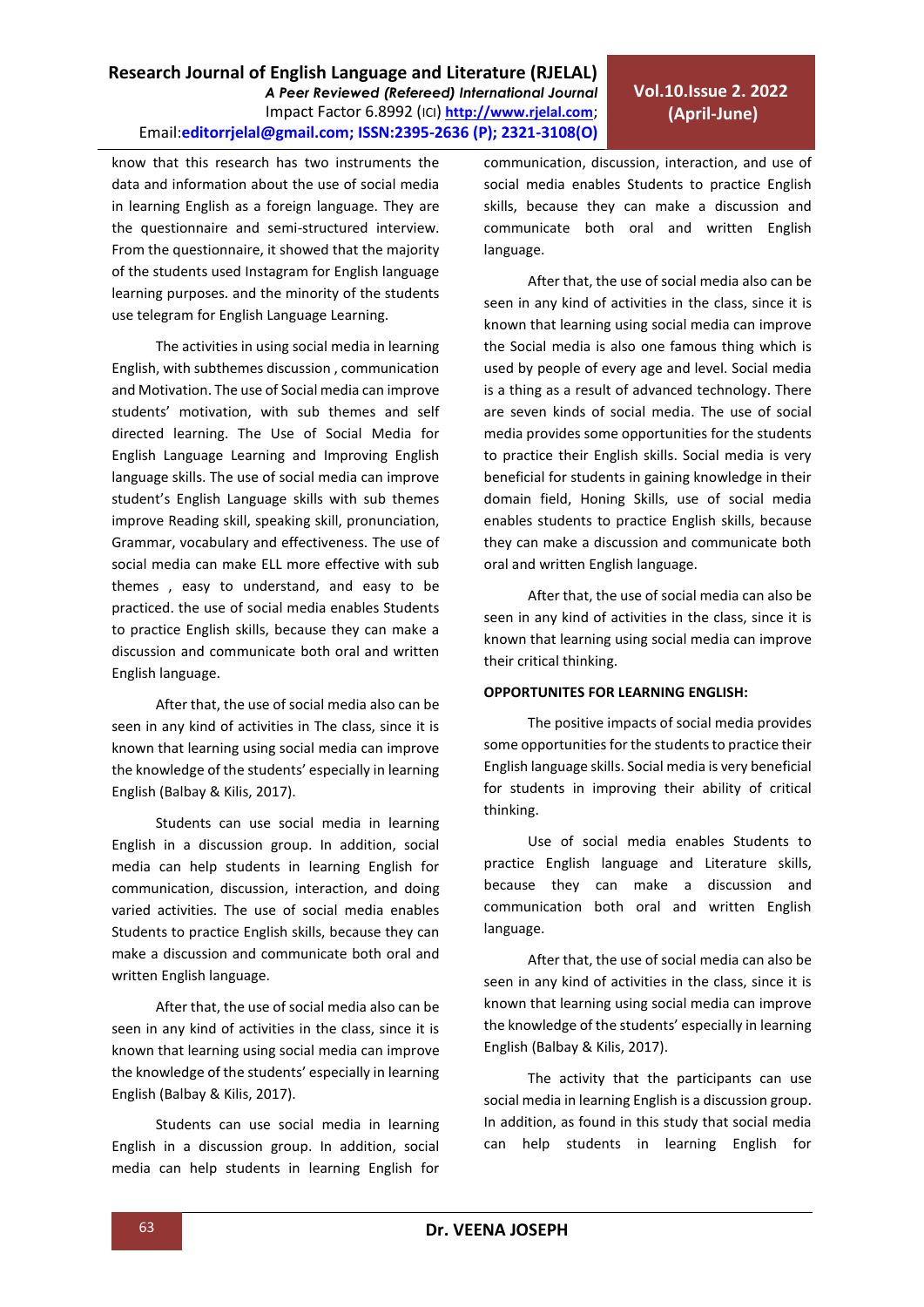communication, discussion, interaction, and doing or submitting their assignment.

Hybrid learning exists as one more option to help students catch up on coursework, graduate on time, or even graduate early. Hybrid learning refers to a new line of thinking that combines online learning with face-to-face classroom instruction. This gives students more flexibility when planning their course schedules and achieving their graduation goals. Instructors, too, can be more flexible in what courses they can offer.

The internet has created a platform for millions of computers at numerous sites in various countries, belonging to thousands of businesses, governments, research institution, educational institutions and other organizations to enrich the teaching, learning Pedagogy, and even to link up with one another. It provides a very rich medium for information dissemination, exchange and collaborative interaction among individuals and computers without regards for geographical limitation of space and time. Social networking has become a common international trend which has spread across almost every corner of the world. The Use of Social media sites have exploded and evolved into an online platform where people create content, share it, bookmark it and network at a prodigious rate. Because of its ease of use, speed and reach, social media is fast changing the public discourse in society and setting trends and agenda in topics that range from the environment and politics to technology and the entertainment Industry.

In the last ten years, Online world has changed dramatically, thanks to the invention of social media, young men and women now exchange ideas, feelings, personal information, pictures and videos at a truly astonishing rate. Seventy-three percent of wired American teens now use social media websites (Oberst, 2010).

The increased use of Social Networking Websites has become a social norm and way of life for people from all over the world (Boyd. 2007). Teenagers and young adults have especially embraced these sites as a way to connect with their peers around the globe, share information, reinvent their personalities, and showcase their social lives (Boyd, 2007).

With these developments in technology social networking sites have become more and more popular among undergraduate students

The proliferation of mobile phones and advancement of media technology has had a great influence on the way Raut & Patil (2016) highlights how social media influenced education sector the study revealed various positive and negative impacts of social media on education or students. It also highlighted measure to minimize the negative impact of social media on students' academic performances such as; moderating their access to social media sites, reducing the amount of time spent on social network sites. Relationship between the use of Social Media sites and the Academic Performance of the students, as to how Students communicate on a daily basis. The use of social media among the youths of today is growing exponentially and gaining more and more popularity among students. Language is evolving and technology is a healthy part of that evolution. In some ways, Technology has taken us full Circle.

"When we first began to write things and moved away from oral culture, it changed the way things worked," Carton said post-printed era. If you look at the characteristics of social media … it's much more like oral culture than written culture" because it's so conversational.

However, for many educators, it is time for teachers and school leaders to be aware of the significant role of social media in enhancing the teaching strategies and improving the learning environment in language classrooms (Abe & Jordan, 2013; Kessler, 2013).

Researchers believe that the use of technology in teaching and learning offers many benefits for students academic and social skills. Educators need to take advantage of this technological revolution to be current in the digital world (Dwyer, 2016).

Hence, the conceptual lens for this study rested on New Literacies Theories. According to Leu, Kinzer, Coiro, Castek, and Henry (2013), because of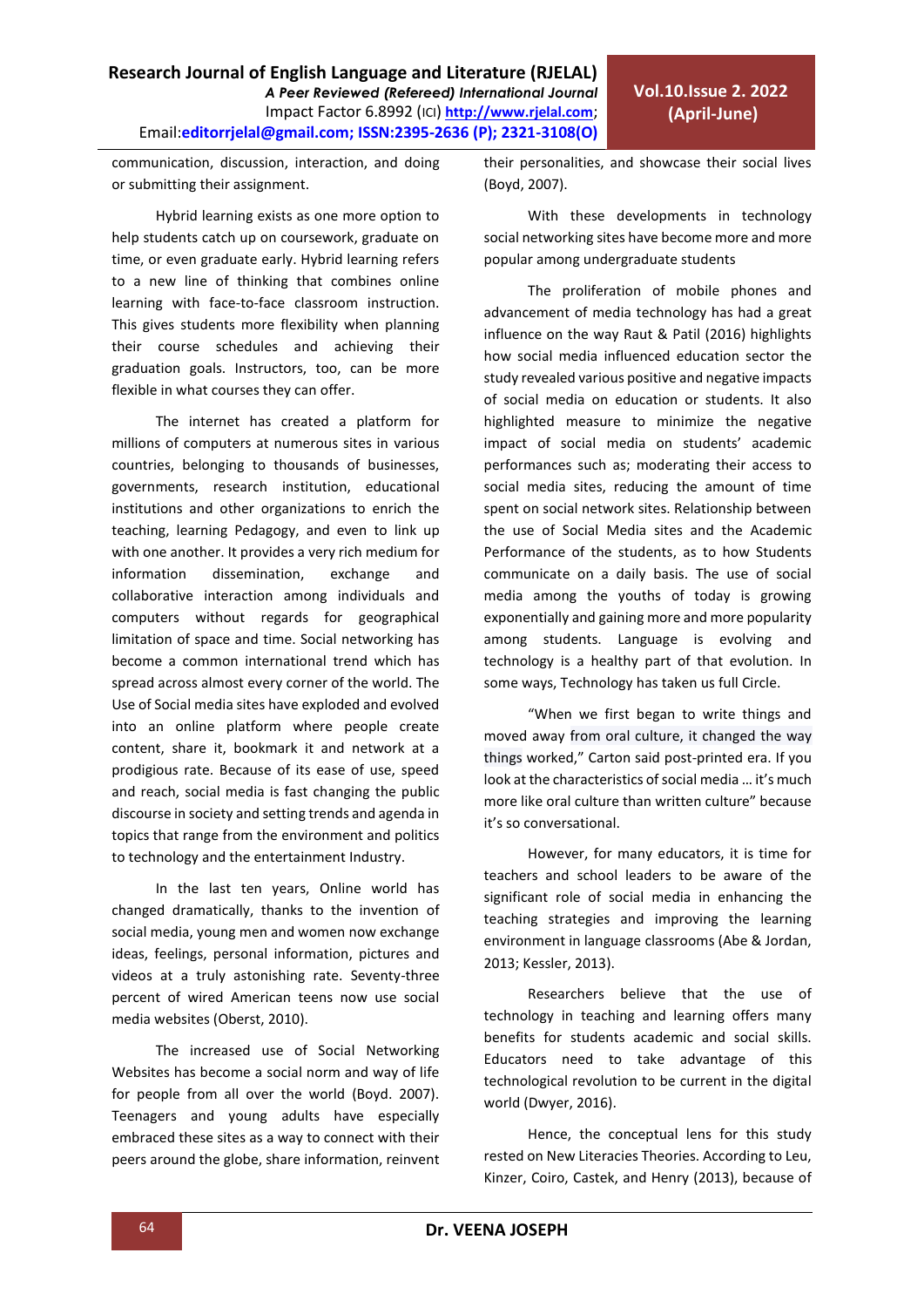an increase in the global sense of competition and the spread of the Internet, the digital literacy and the use of Internet have been integrated in literacy education and curricula in many nations around the world. This has resulted in the development and increase of multimodal and New Literacy theories, which involve understanding literacy education in the Internet and technology era. Leu, Kinzer, Coiro and Cammack (2004) defined the significance of the New Literacies Theories as:

The new literacies of the Internet and other [ICTs] include the skills, strategies, and dispositions necessary to successfully use and adapt to the rapidly changing information and communication technologies and contexts that continuously emerge in our world and influence all areas of our personal and professional lives. These new literacies allow us to use the Internet and other ICTs to identify important questions, locate information, critically evaluate the usefulness of that information and synthesize information.

This study aimed to explore English teachers' perceptions concerning the use of social media applications and websites in teaching and learning English as a foreign language. Specifically, the purpose of this study was to explore how teachers feel these tools can and should be used to improve not only students' English skills, but also language teaching practices.

The findings were important because they shed light on the challenges that foreign language teachers face when implementing social media in language classes. There has been an increased attention toward the use of social media platforms for educational purposes. Social media platforms have the potential to augment or even replace traditional teaching tools and make language classes more engaging, interesting, and appealing to all language learners (Kessler, 2013). Given the current growth of social media use, it is important to understand how social media can be integrated effectively in foreign language teaching and learning practices.

Exploring these perceptions could be used to better understand what foreign language teachers need in terms of training, knowledge, and professional development opportunities to use technology, specifically social media platforms, in their teaching practices.

English Literature is relevant to understanding the use of technology, specifically social media in English Literature and language classes. The review of the literature discusses the use of technology and social media as teaching and learning tools. This Study emphasizes the pedagogical benefits and challenges of integrating social media applications and websites in teaching and learning of English.

Over the years, the English language has become one of the most significant and dominant languages in the world. Sharifian (2013) claimed that English is rapidly taking the role of a world language, and there is no other language that has spread around the world so extensively as English.

Students worldwide are introduced to second language approaches, distinct techniques, and various methods to learn and develop their speaking, listening, reading, and writing abilities

(Sharifian, 2013). One method that has been recently used in integrating technology to teach and learn English. The use of technology in ESL/EFL teaching and learning has received much attention from second language researchers and educators who have encouraged employing technology as an aid to English teaching and learning. Using these tools and technology in general in teaching and learning English is aligned with New Literacies Theories, which emphasize the role of the Internet and technology in literacy education. Leu et al., (2013) mentioned that digital literacy has been integrated in literacy education and curricula because of an increase in the global sense of competition and the spread of the Internet. For many educators

(Leu et al., 2013; Grabill & Hicks, 2005) New Literacies provides guidelines from teachers to Students worldwide are introduced to second language approaches, distinct techniques, and various methods to learn and develop their speaking, listening, reading, and writing abilities (Sharifian, 2013). One method that has been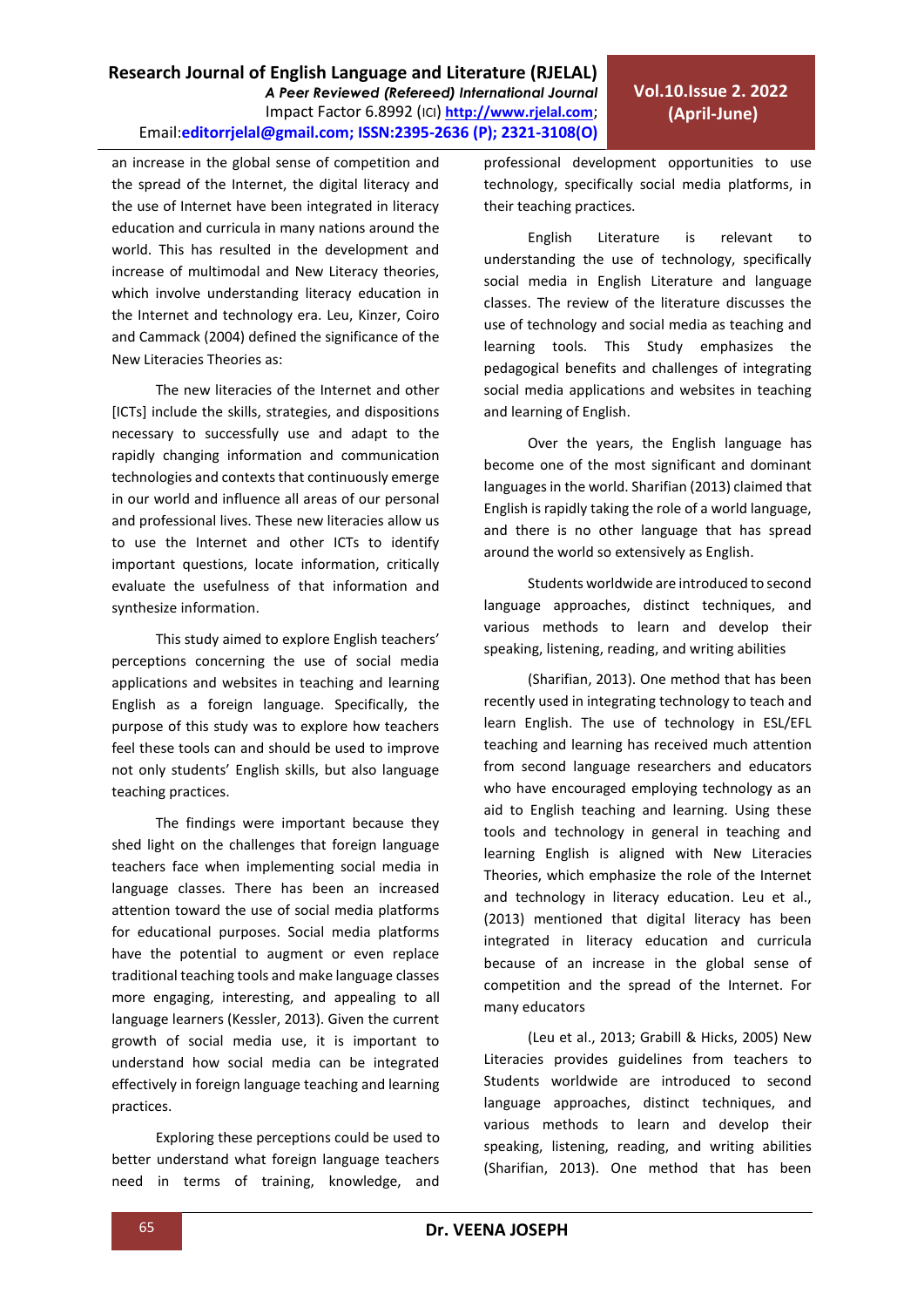recently used is integrating technology to teach and learn English. The use of technology in ESL/EFL teaching and learning has received much attention from second language researchers and educators who have encouraged employing technology as an aid to English teaching and learning. Using these tools and technology in general in teaching and learning English is aligned with New Literacies Theories, which emphasize the role of the Internet and technology in literacy education. Leu et al., (2013) mentioned that digital literacy has been integrated in literacy education and curricula because of an increase in the global sense of competition and the spread of the Internet. For many educators (Leu et al., 2013; Grabill & Hicks, 2005) New Literacies provides guidelines for teachers to provides opportunity for teachers to connect, communicate, and collaborate with classrooms globally. It offers pairing services for language classrooms around the world to learn from one another and exchange ideas, thoughts, and experiences regarding teaching and learning English (Dwyer, 2016). In more than 200 countries around the world, teachers and language learners from these countries can access and interact through different ways such as video chatting, live conversations, and written comments. This way of interaction increases the sense of global learning among language learners. Teachers and students can observe and see how people from other countries learn and teach English, and that is crucial in terms of learning English as an international language.

### **LEARNING ENGLISH WITH ePals:**

ePals is the largest language Website that can benefit language teachers and learners in many ways. To begin, ePals provides opportunity for teachers to connect, communicate, and collaborate with classrooms globally. It offers pairing services for language classrooms around the world to learn from one another and exchange ideas, thoughts, and experiences regarding teaching and learning English (Dwyer, 2016). In more than 200 countries around the world, teachers and language learners from these countries can access and interact through different ways such as video chatting, live conversations, and written comments. This way of interaction increases the sense of global learning among language learners. Teachers and students can observe and see how people from other countries learn and teach English and English Literature.

To illustrate the benefits of ePals, language teachers can access to numerous foreign language classes that appear in the website and benefit from the ideas and teaching strategies listed in these classes. Teachers also can comment on each other's ideas and teaching practices through instant and live conversations.

Furthermore, ePals is a secure and safe learning site. That is, the site has a strict and clear privacy rules to ensure safe and appropriate content for all its users. This sites also allow teachers to manage and detect with whom students in their classes can engage. Hence, it is a safe environment for both teachers and language learners to interact. Dwyer (2016) stated that since 1996, ePals site has provided a safe, secure, and moderated social learning environment which connect teachers and students with global community networks of classrooms in which they can exchange ideas, learn new strategies, and benefit from one another. In addition, ePals is a free website, and that is one of the most essential aspects of it. Teachers and students need only a user name and a password to be able to access numerous learning and teaching Resources. Teachers and language learners will be able to connect to thousands of classrooms and collaborate with other teachers without any additional cost. Finally, this site can be used to increase student's self-learning and learning autonomy. Nomass (2013) mentioned that many learning and teaching programs and sites allow students from both genders to discover an educational world that is full of possibilities and ways of learning. These learning tools encourage independent learning by allowing students to choose what they are learning.

Educators are interested in understanding the effects of integrating and using diverse kinds of social networking in classrooms (Abe & Jordan, 2013; Blaschke, 2014; Chartrand, 2012; Seaman & Tinti-Kane, 2013; Tiryakioglu & Erzurum, 2011).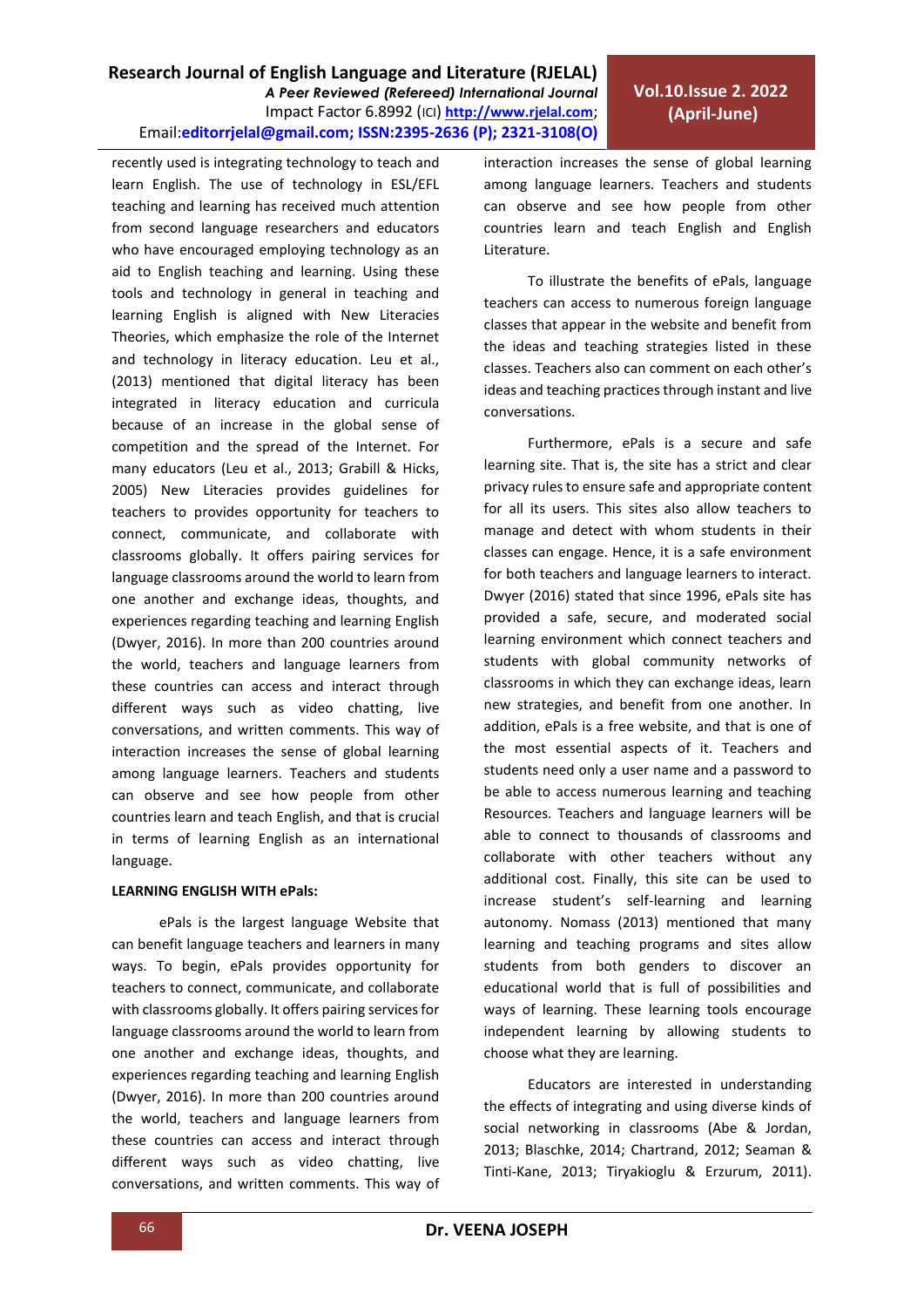Much research has been conducted to explore the effectiveness of today's technology in the learning classroom. Social media can be an effective tool for English teaching and learning in all educational stages including elementary, secondary and even higher education (Seaman & Tinti-Kane, 2013). Tiryakioglu and Erzurum, (2011) also stated that the use of social media in classrooms has become a necessity due to students of all ages being exposed to these kinds of interactive applications. It is time for Educators to be aware of the potential use of social media to enhance the teaching strategies and improving the learning environment.

### **Social Media as Authentic Learning Sources:**

Chartrand (2012) pointed out that ESL/EFL teachers need to teach ELLs a real language, a language which is presented in everyday life, and social media is a great source for this language. Almost all students play computer games, write blogs, surf the internet, watch TV, and use mobile phones, iPods and iPhones. In other words, they have access to all kinds of social interactions. Hence, it is important to find a beneficial use for these applications to improve their English proficiency level (Chartrand, 2012; Erben et al., 2008). These authentic experiences will motivate students to learn, and that makes the learning process more interesting and appealing.

According to Clavel-Arroitia and Fuster-Márquez (2014), authentic materials in English teaching and learning refer to English texts that are not designed for learning purposes. The language of these texts is not simplified, artificial, or concentrated on developing learners' language skills.

Clavel-Arroitia and Fuster-Márquez (2014) added the difference between authentic and nonauthentic materials are the audiences. Some examples of authentic materials that can be used in ESL/EFL classes include recent newspaper articles, daily magazines, advertisements, movie reviews, train schedules, and nutrition labels.

Ultimately, the review of literature revealed many social media applications and websites that can be used in language classes. Some of these programs and applications focus on teaching English as an international language, whereas others are used to develop learners' language skills such as speaking, listening, and pronunciation. In other words, these programs have been used by both language teachers and learners to facilitate learning and teaching of English.

Accordingly, the following are some of these programs that teachers can utilize in most educational settings.

### **YouTube as an Educational Tool**

YouTube is an online video-streaming website and application that hosts more than 2 billion videos and clips from millions of users. It is a tremendous resource that includes such a wealth of educational and non-educational content (Berk, 2009). The use of YouTube as an educational tool has grown rapidly in this digital era, and for many educators, YouTube can be Berk (2009) also listed several potential learning outcomes that occur when using YouTube in learning. These learning outcomes include but are not limited to increasing students' participation, grabbing students attention, promoting more creative learning and thinking, enhancing their motivation and concentration, decreasing anxiety and tension when discussing some controversial topics, fostering deeper understanding and learning, creating more interests in class among students, and developing their attitudes toward the taught content and learning.

Similarly, Boster et al (2006) examined the impact of video streaming applications such as YouTube and Daily Motion on students' educational achievement. They found that these applications have a positive impact on students performance not only scientific courses but also on other fields of study such as social studies, English language, and communication and conversational skills. The researchers also mentioned that using and integrating these streaming video applications promote more authentic and innovative types of teaching.

Furthermore, Terantino (2011) believes that the use of YouTube in English teaching and learning expands and widens the learning environment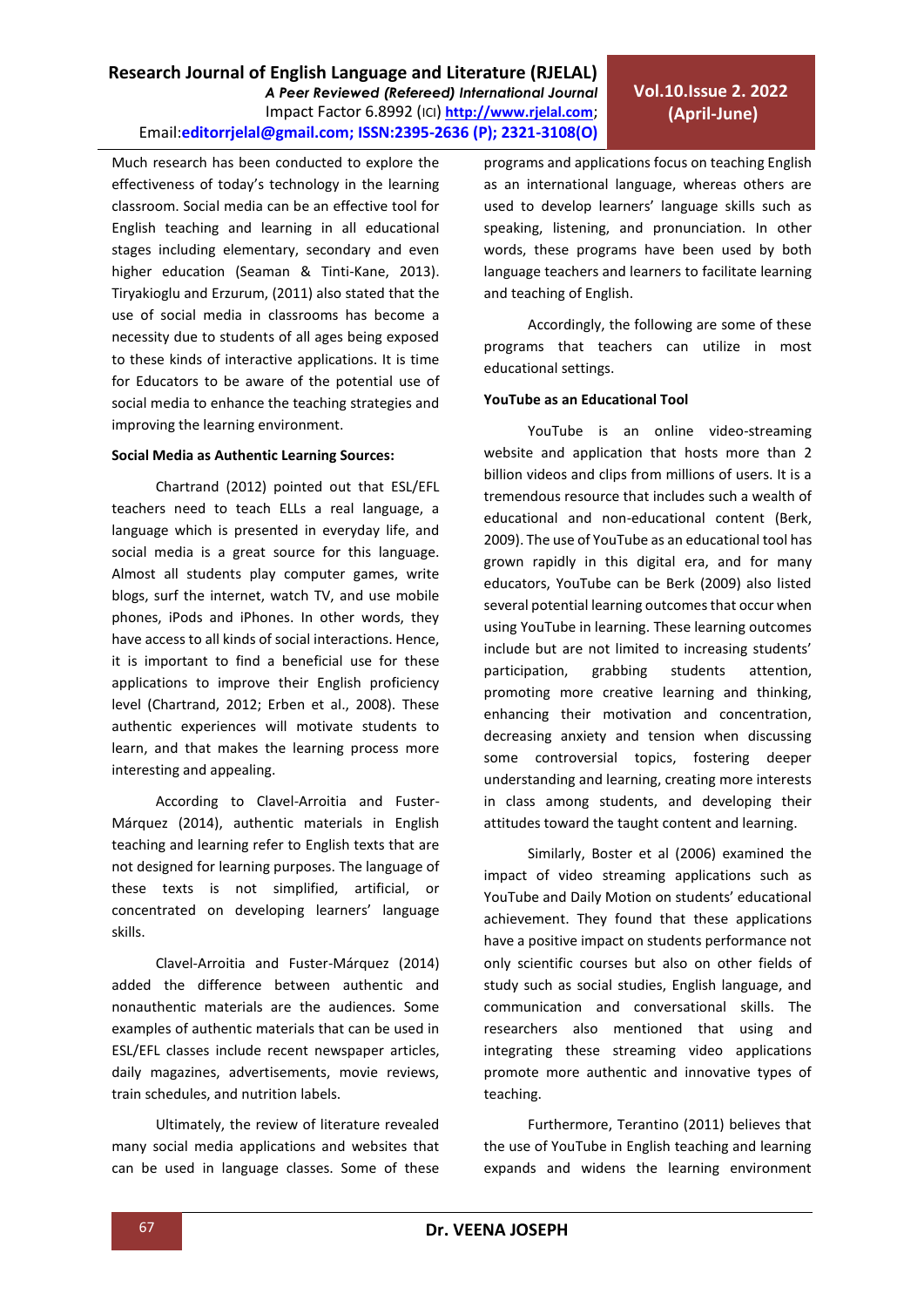beyond classroom settings. Terantino (2011) pointed out that social media applications and websites such as Facebook, Twitter, Wiki and YouTube have great benefits for expanding education environments. Using these materials beyond the method in traditional language classes also helps in enhancing not only English skills but also other fundamental skills including the ability to search, evaluate, and interact with each other's, share ideas and information, engage in effective communication, discuss lesson objectives and goals, reflect on individual and cooperative work, comment on each other's work, and also share jokes and humor. According to the researchers, these are some indicators that the teachers built a strong educational community among them. Lord and Lomicka have reached the conclusion that the teachers showed "high appreciation" for using Twitter to communicate outside the class time to and that contributed to building a strong community among themselves. (Teaching with Twitter may motivate students, create more opportunities for students to express thoughts, help develop digital literacy, encourage collaboration, and improve reading and writing skills. School districts also can communicate important events more quickly to parents with Twitter.

The researchers found that YouTube improved students' literature knowledge, because they did better in the post-test. Students also showed increased interest in the course and provided positive feedback regarding the method used to teach the courses. The researchers also used the course evaluation questionnaire to gauge the students' feelings and attitudes about the use of YouTube during their English literature class. According to Khalid and Muhammad (2012), students provided positive feedback about the use of YouTube as a teaching and learning tool. The researchers concluded by saying that the use of YouTube in the class helped them in many ways: it enhanced their understanding of the selected novels, enriched their knowledge of English literature, increased their motivation to read and interact more with the text, allowed for more innovative and flexible ways of teaching and learning, and encouraged more independence and self-learning. Finally, YouTube should be integrated as an essential source for teaching English literature in all higher education institutions.

Arno (2012) said: "Using technology as a gateway to the discourse community allows teachers and learners to bridge the gap between the learning situation and professional contexts by engaging in genuine interaction and collaboration with other learners, teachers, discipline experts, and professionals/students" (p. 100).

Significantly, many educators believe that the use of teaching and learning programs has many academic, social, and pedagogical advantages. These include increased student engagement and participation, development of better language skills, more modern and creative ways of teaching, enhanced student motivation, a reduction in teachers' time and effort, and an improved learning environment (Arno, 2012; Berk, 2009; Nomass, 2013; Terantino 2011).

While the recent emphasis on using digital programs to teach English has grown, foreign language teachers still need to put more effort into integrating effective and useful digital programs into their teaching practices. Many of these programs and applications can be used to educate Students with variety and create curiosity with Motivation for Learning.

### **CONCLUSION**

Social media is a motivational tool that increases students interest and eagerness to learn the language. The final codes used to describe this theme includes "engagement," "eagerness," "participation," and "willingness to learn."

Secondly, autonomy helps teachers as well as reported students' autonomy in terms of foreign language learning. In other words, because they include numerous learning materials and resources, social media platforms allow students to be autonomous learners, as they become motivated and are engaged in the benefits of using social media in English Language and Literature Learning. Motivation and engagement were consistently mentioned by participants and is, therefore, presented as one theme. Specifically, 11 out of the